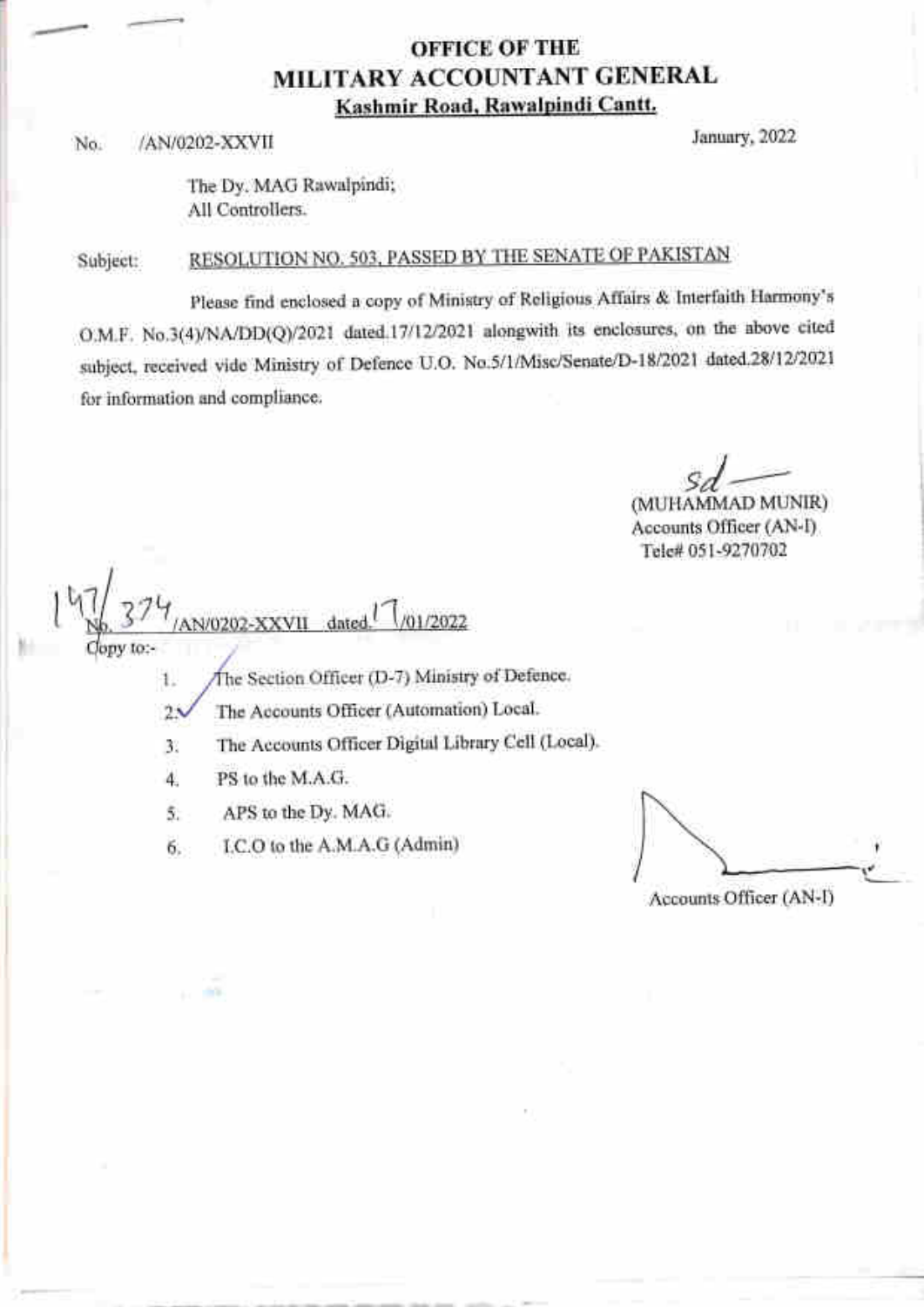#### **GOVERNMENT OF PAKISTAN** MINISTRY OF DEFENCE (DEFENCE DIVISION)

#### RESOLUTION NO. 503, PASSED BY THE SENATE OF PAKISTAN Subject -

Please find enclosed a copy of Ministry of Religious Affairs & Interfaith Harmony's elf-explanatory O.M. F.No.3(4)/NA/DD(Q)/2021 dated 17th December, 2021. alongwith its enclosures, on the above cited subject for information and compliance be forwarded by 30th December, 2021.

(Handin Isbfa Section Officer

MAG, Pakistan Military Accounts Deptt, Rwp. Surveyor General, Survey of Pakistan, Rwp. DG. Military Lands & Cantonments, Rwp. DG, Pakistan Armed Services Board, Rwp. DG, Pakistan Maritime Security Agency, Karachi DG, FGEIs (C/G) Directorate, Rawalpindi.

Dte Gen, ISI, Islamabad Director (Admin) JSHQ, Chaklala, Rwp SD Dte (SD-1), GHQ, Rawalpindi Director (Admin) AHQ, Islamabad Director (Admin), NHQ, Islamabad,

Min of Def.u.o.No. 5/1/Misc/Senate/D-18/2021 dated 28th December, 2021.

Copy for information and necessary action to: -

Snr JS-V, JS-I, JS-II, JS-IV, JS-VII, DS (Army-C), DCM, SO (Council) APS to JS-III



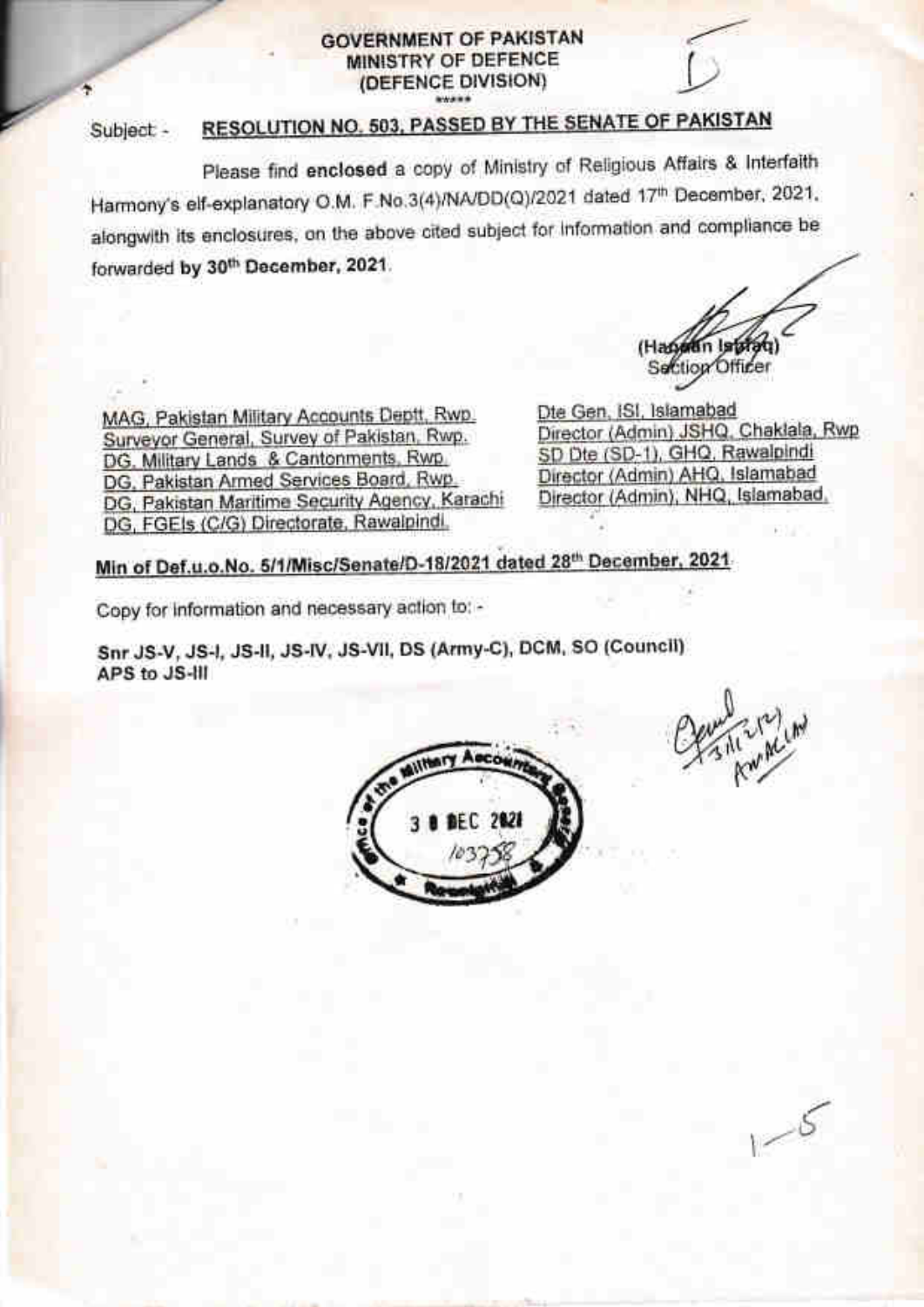#### MOST IMMEDIATE SENATE BUSINESS

#### MINISTRY OF DEFENCE D-20 (COUNCIL)

#### Subject: RESOLUTION NO. 503, PASSED BY THE SENATE OF PAKISTAN.

Please find enclosed herewith a copy of Ministry of Religious Affairs & Interfaith Harmony's O.M. F. No. 3(4)/NA/DD(Q)/2021, dated 17th December, 2021 along-with its enclosure for further necessary action.

(MUHAMMAD ISMAIL KHAN) SECTION OFFICER (COUNCIL)

#### $15 - 111$ DS (Coord)  $$.0.0.18$

Min of Def. u. o. No. F. 208/1/5en/D-20/2021. dated: 22-12-2021.

Copy for information to: +

- 1. PS to Minister for Defence.
- 2. PSO to Secretary Defence.
- 3. PS fo. AS-I.

and familien

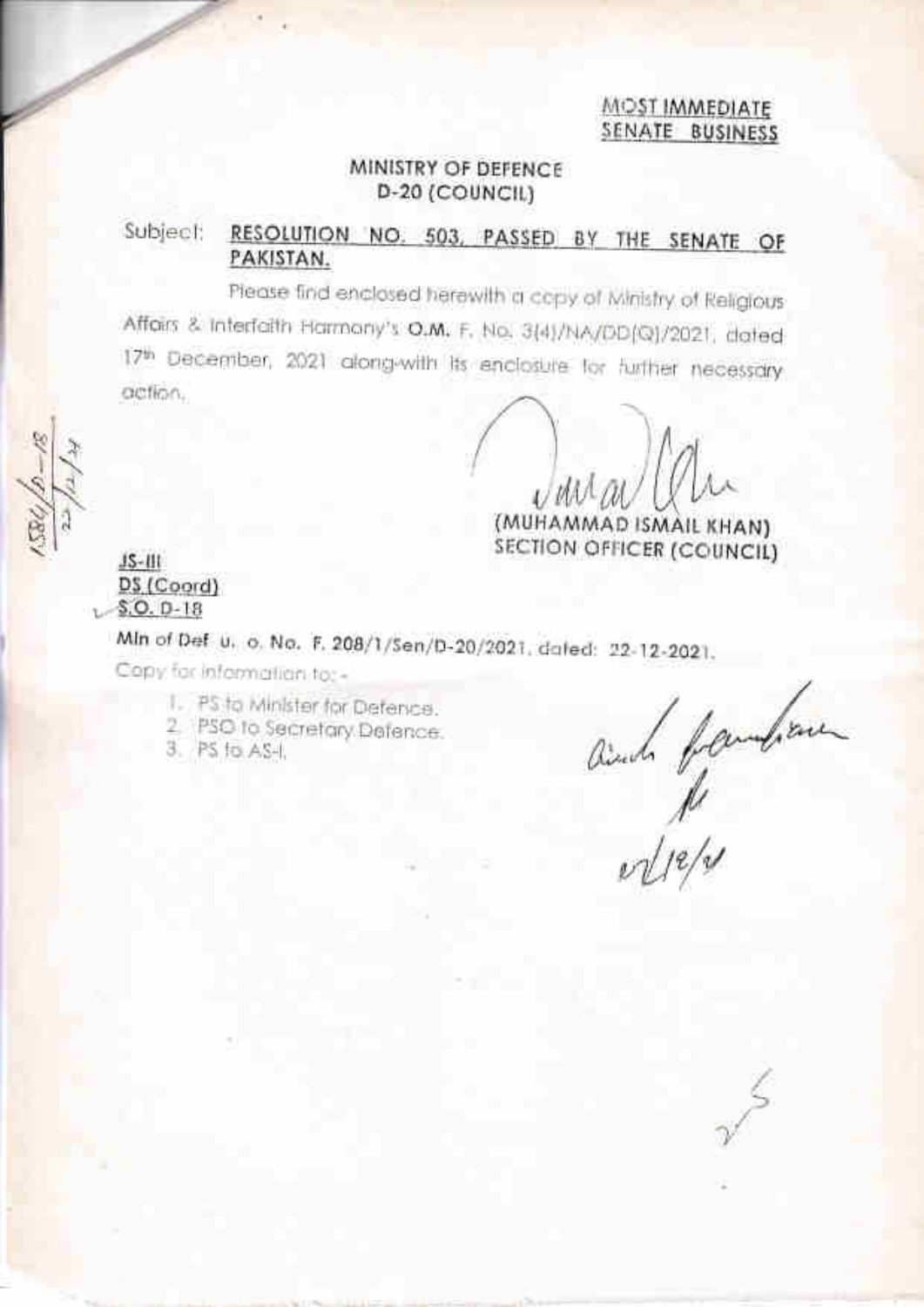Sm Sylary<br>AS-1 (ADO)

#### **GOVERNMENT OF PAKISTAN** MINISTRY OF RELIGIOUS AFFAIRS & INTERFAITH HARMONY

F. No.3(4)/NA/DD(Q)/2021

Islamshad the 17<sup>th</sup>, December 2021

os u

Subject:

**Versity** 

#### RESOLUTION NO. 503, PASSED BY THE SENATE OF PAKIST

**OFFICE MEMORANDUM** 

The undersigned is directed to enclose herewith a copy of the Resolution No. 503, passed by the Senate of Pakistan for further necessary action.

(Nascer Ud Din) Assistant Director (Q) Ph: 9208673

25

Encl: As above

Secretaries / Additional Secretaries Incharge of the Ministries / Divisions, Islamabad and Chief Secretaries of the Provinces.

 $CC:$ 

Senate Secretariat, (Maj. ® Syed Hasnain Haider, Additional Secretary (Legis), Islamabad.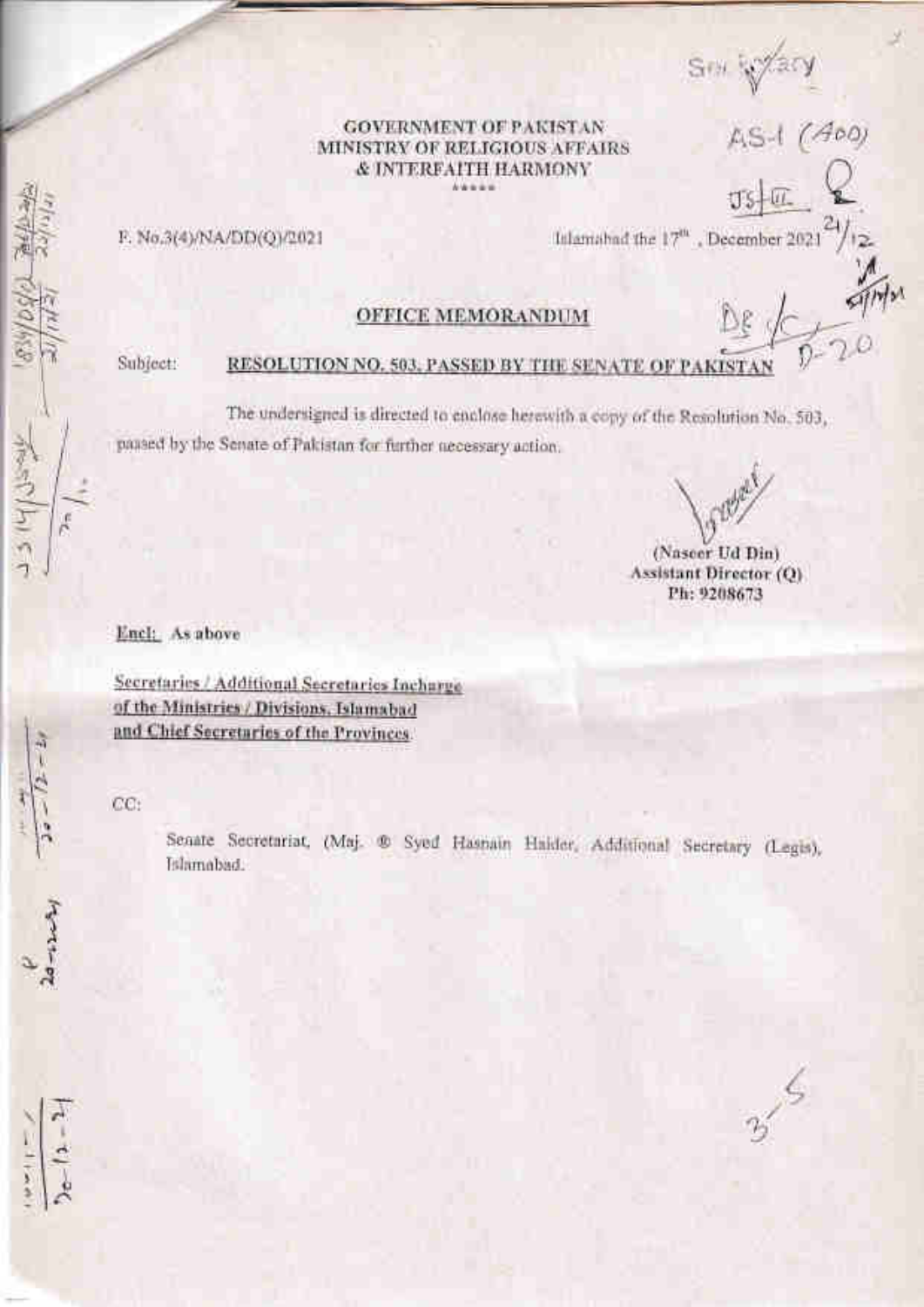## **IMMEDIATE** BY SPECIAL MESSENGER

# **SENATE SECRETARIAT**

R.D. No. 13-315/2021-0

Islamabad, the 18th November, 2021

# Subject: RESOLUTION NO.503, PASSED BY THE SENATE OF PARISTAN

The Senate in its sitting held on Monday, the 15<sup>th</sup> November 2021, passed a Resolution by Majority of votes moved by Sepator Formi Javed thatein recommending that recitation of Holy Qurin with Urdu translation and Darood Sharif be recited at the commencement of every public incetting. conference and ecremony.

The Ministry of Relegions Affairs is requested to take meh action as required in the matter. It Is also requested that action taken in the matter may be intimated to this Secretariat within a period of Ÿ. two months as required under sub-Rule (2) of Rule 143 of the Rules of Procedure and Candiat of Business in the Senate, 2012.

With regards.

(Maj. 1R) Syed Hasnain Haidee) Additional Secretary (Legist)

The Seceretary, Ministry of Religious Affairs, Government of Pakistan. **Ledumuted** 

1987年第一年第一

FE (WE)

Copy for information to

- Senator Suleem Mandeiwalla. ţ,
- The Joint Secretary (Ashau/Council), Miniatery of Religious Affairs, ×, Giovennino of Publistin, Jaharabad.

BOANNED SOCKED